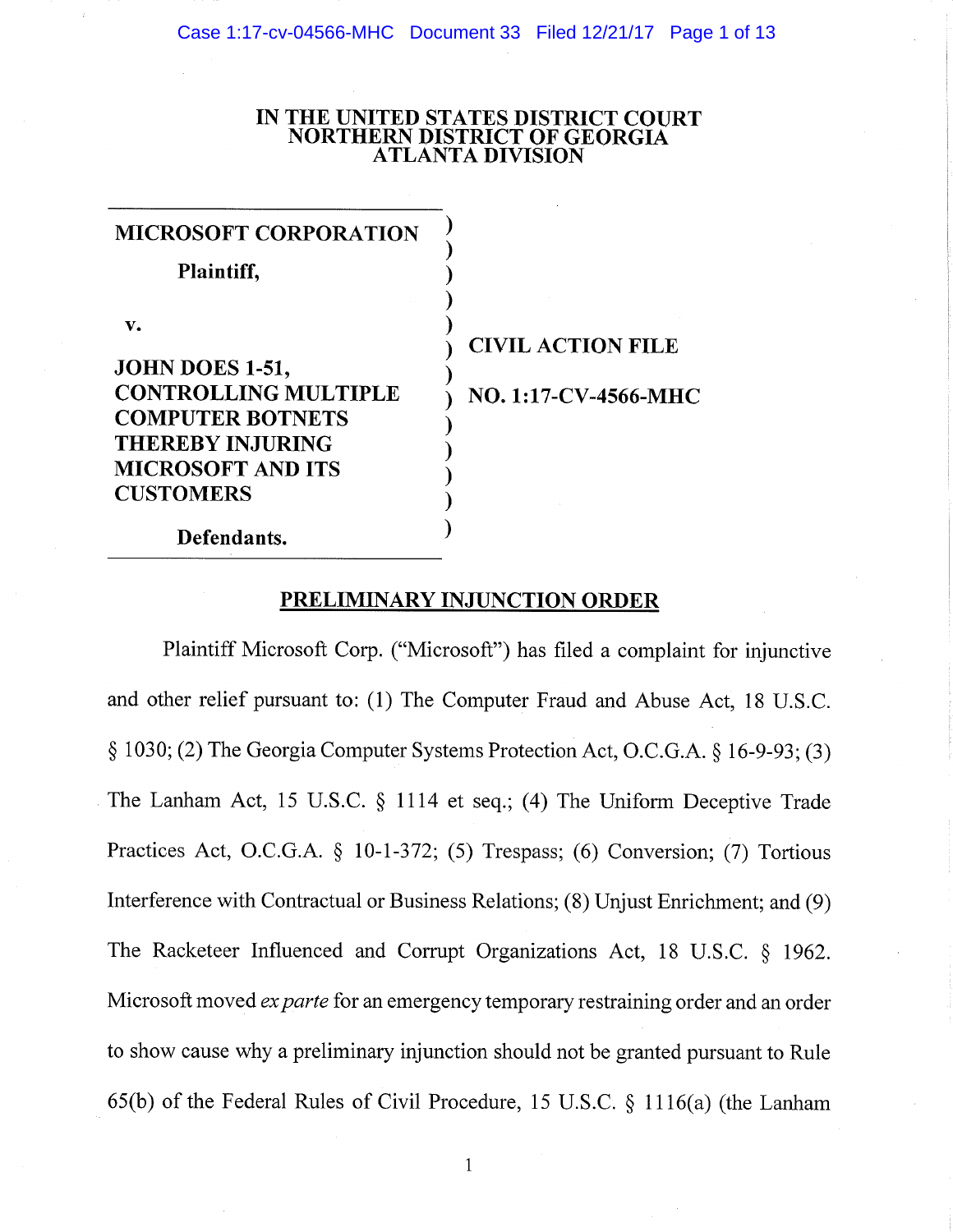Act), and the All-Writs Act, 28 U.S.C. § 1651(a). On November 17,2017, the Court issued a temporary restraining order and order to show cause why an injunction should not issue. On December 1, 2017, the Court extended Microsoft's November 17, 2017 Emergency Ex Parte Temporary Restraining Order and Order To Show Cause re: Preliminary Injunction until December 21, 2017. Defendants have not responded to the Court's order to show cause.

# **FINDINGS OF FACT AND CONCLUSIONS OF LAW**

Having reviewed the papers, declarations, exhibits, memorandum, and all other pleadings and papers relevant to Microsoft's request for a Preliminary Injunction, the Court hereby makes the following findings of fact and conclusions of law:

1. This Court has jurisdiction over the subject matter of this case and there is good cause to believe that it will have jurisdiction over all parties hereto; the Complaint states a claim upon which relief may be granted against Defendants John Does 1 through 51 ("Defendants") under (1) The Computer Fraud and Abuse Act, 18 U.S.C. § 1030; (2) The Georgia Computer Systems Protection Act, O.C.G.A. § 16-9-93; (3) The Lanham Act, 15 U.S.C. § 1114 et seq.; (4) The Uniform Deceptive Trade Practices Act, O.C.G.A. § 10-1-372; (5) Trespass; (6) Conversion; (7) Tortious Interference with Contractual or Business Relations; (8) Unjust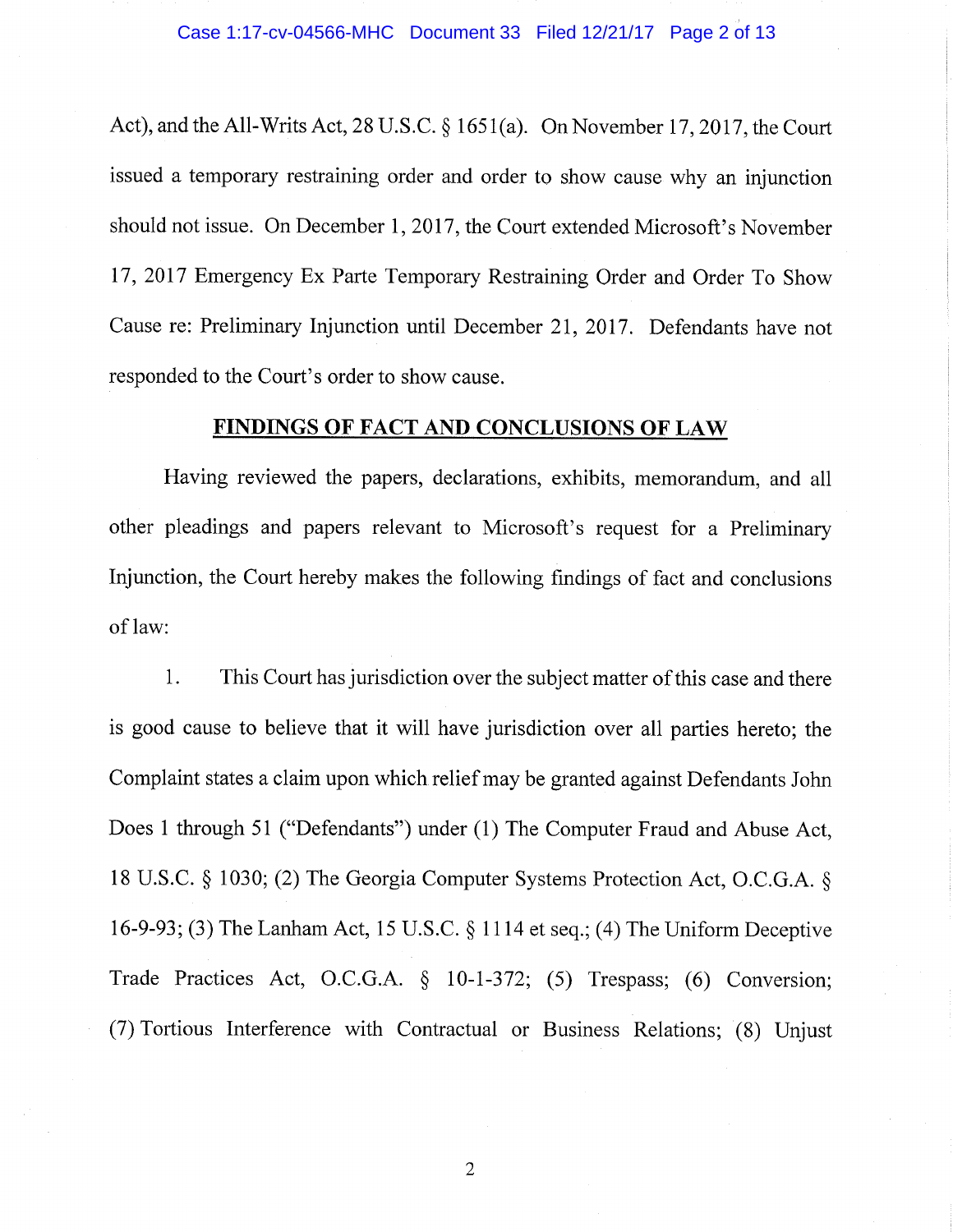Enrichment; and (9) The Racketeer Influenced and Corrupt Organizations Act, 18 U.S.C. § 1962.

2. Defendants have not responded to the Court's November 17, 2017 Order to Show Cause, or to the subsequent December 1, 2017 Order.

3. There is good cause to believe that Defendants have engaged in and are likely to engage in acts or practices that violate the Computer Fraud and Abuse Act, 18 U.S.C. § 1030, the Georgia Computer Systems Protection Act, O.C.G.A. § 16-9- 93, the Lanham Act, 15 U.S.C. § 1114 et seq., the Uniform Deceptive Trade Practices Act, O.C.G.A. § 10-1-372, and the Racketeer Influenced and Corrupt Organizations Act, 18 U.S.C. § 1962, and that constitute trespass, conversion, tortious interference with contractual or business relations, and unjust enrichment. Microsoft is, therefore, likely to prevail on the merits of this action.

4. Microsoft owns the registered trademarks "Microsoft," "Windows," and "Internet Explorer" used in connection with its services, software and products.

5. There is good cause to believe that, unless Defendants are enjoined by Order of this Court, immediate and irreparable harm will result from the Defendants' ongoing violations. The evidence set forth in Microsoft's Brief in Support of Application for an Emergency Ex Parte Temporary Restraining Order and Order to Show Cause Re: Preliminary Injunction ("TRO Application"), and the accompanying declarations and exhibits, demonstrates that Microsoft is likely to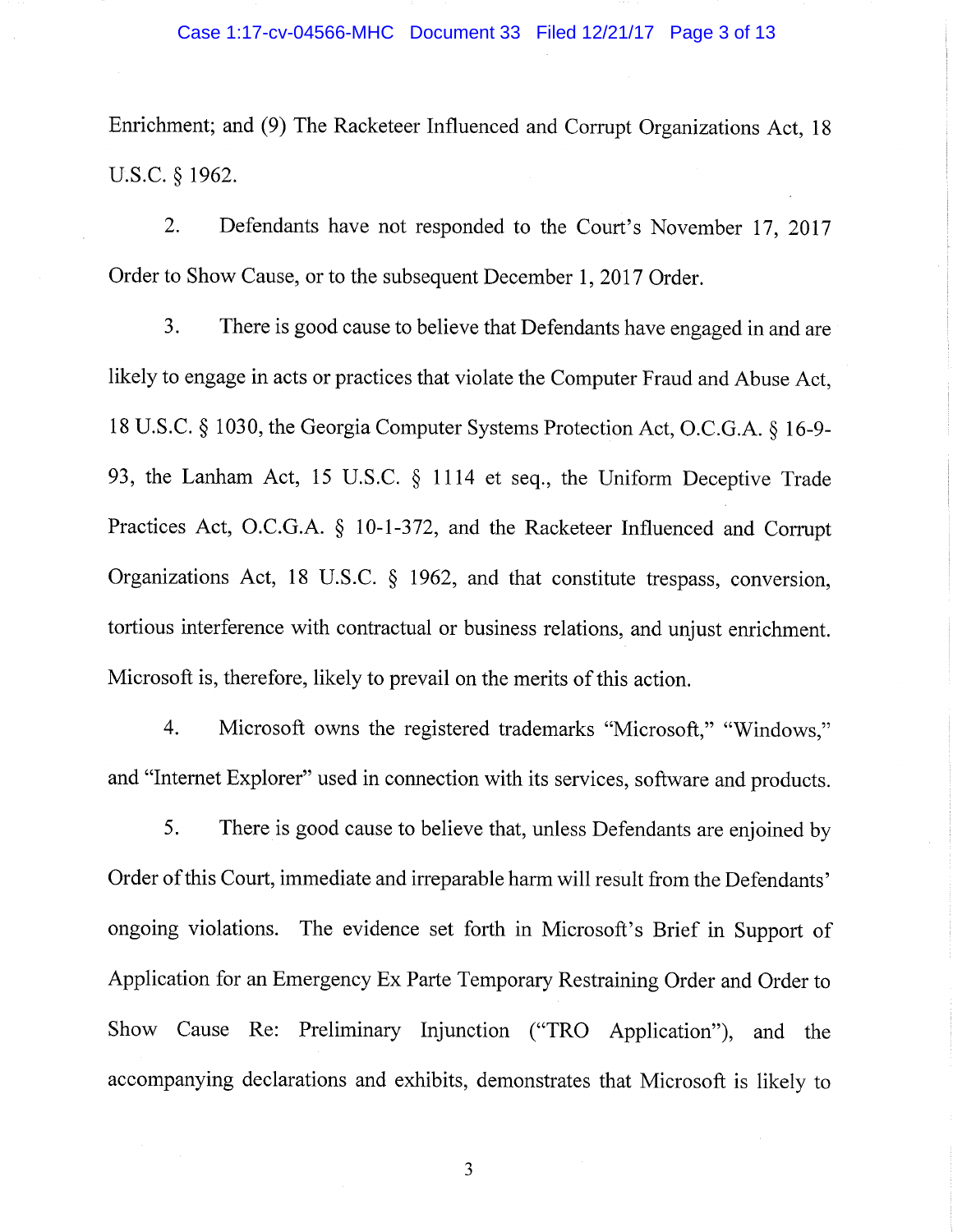prevail on its claim that Defendants have engaged in violations of the foregoing law by:

- a. intentionally accessing and sending malicious software, code, and instructions to the protected computers and operating systems of Microsoft and the customers of Microsoft, without authorization or exceeding authorization, in order to infect those computers and make them part of a network of computer botnets known as the Gamarue botnets;
- b. sending malicious code to configure, deploy and operate a Gamarue botnet;
- c. deploying computers and Internet domains to establish a command and control infrastructure for a Gamarue botnet;
- d. using the command and control servers and Internet domains to actively manage and control a Gamarue botnet for illegal purposes;
- e. corrupting Microsoft's operating system and applications on victims' computers and networks, thereby using them to spy on the victims, spread the Gamarue infection, and propagate additional malicious software
- f. stealing personal account information and files from victims' computers; and
- g. using stolen information for illegal purposes.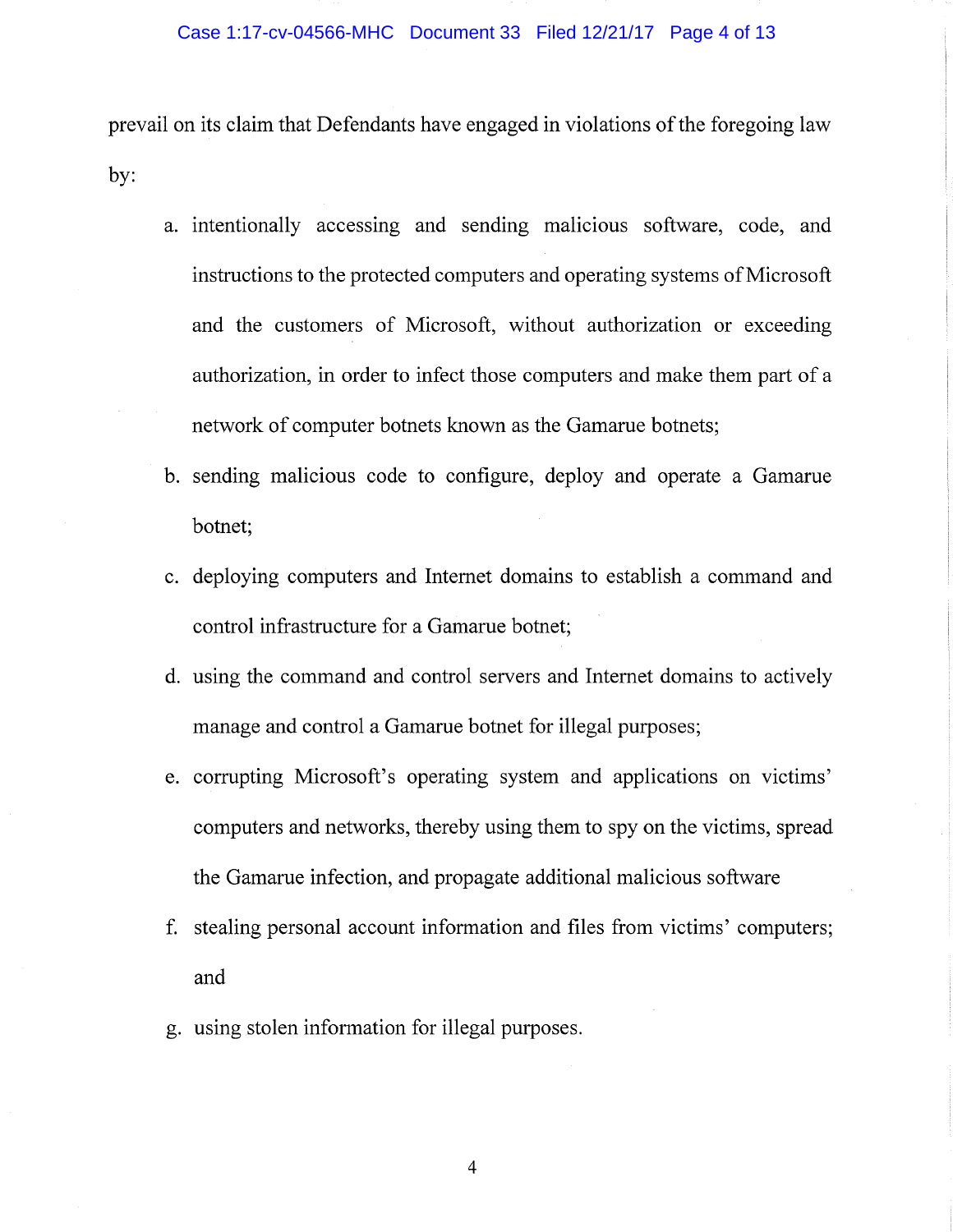#### Case 1:17-cv-04566-MHC Document 33 Filed 12/21/17 Page 5 of 13

6. There is good cause to believe that if such conduct continues, irreparable harm will occur to Microsoft, Microsoft's customers, and the public. There is good cause to believe that the Defendants will continue to engage in such unlawfiil actions if not immediately restrained from doing so by Order of this Court.

7. There is good cause to believe that immediate and irreparable damage to this Court's ability to grant effective final relief will result from the sale, transfer, or other disposition or concealment by Defendants of command and control tools that are hosted at or otherwise operate through the Internet domains set forth in Appendix A attached to this Order ("Appendix A") and from the destruction or concealment of other discoverable evidence of Defendants' misconduct available via those domains, including on user computers infected with Gamarue. Based on the evidence cited in Microsoft's TRO Application and accompanying declarations and exhibits, Microsoft is likely to be able to prove that:

- a. Defendants are engaged in activities that directly violate United States law and harm Microsoft and the public, including Microsoft's customers;
- b. Defendants have continued their unlawful conduct despite the clear injury to the foregoing interests; and
- c. Defendants are likely to delete and/or to relocate the command and control tools at issue in Microsoft's TRO Application, operated and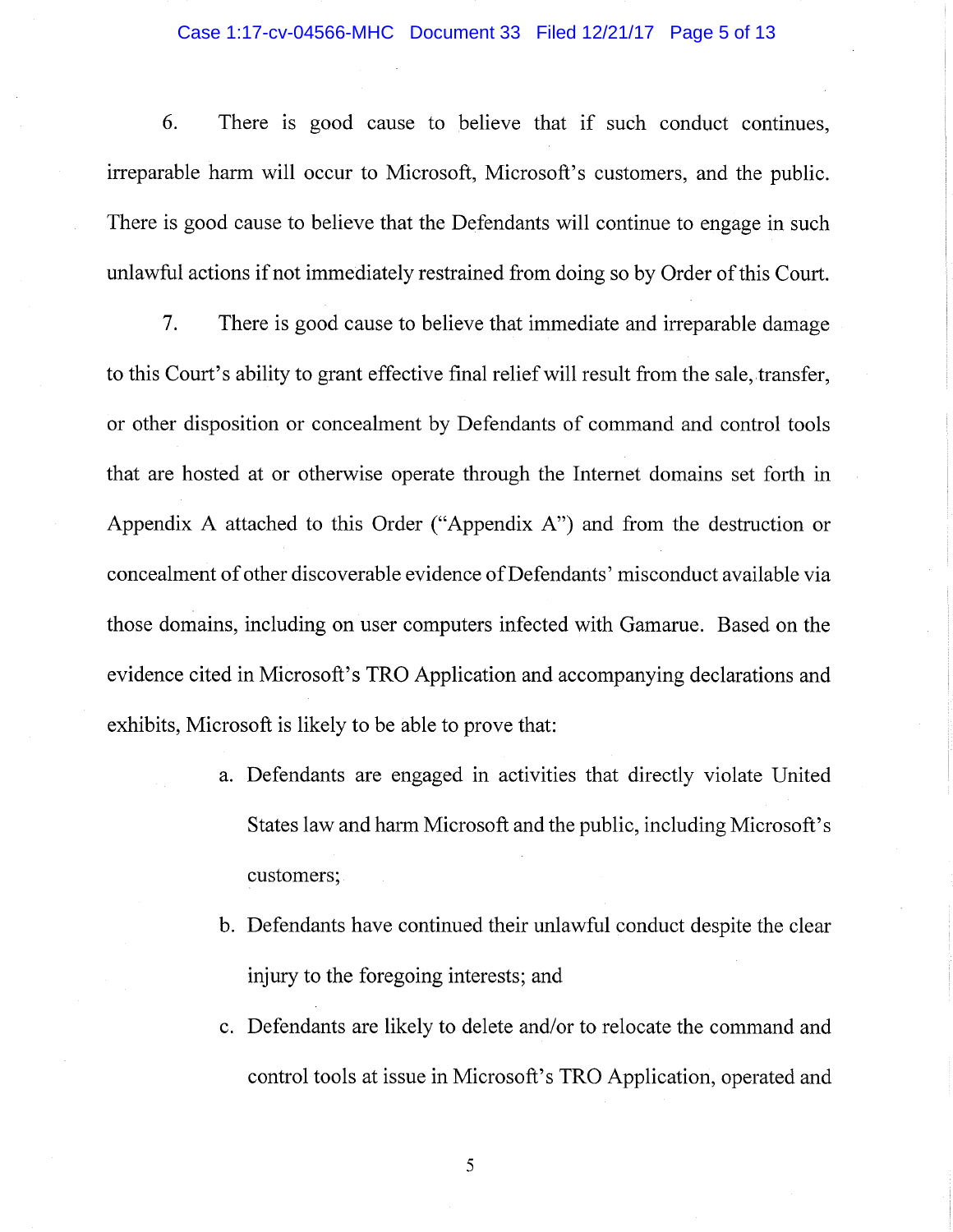configured using the domains listed in Appendix A, and the harmful and malicious software disseminated through those domains listed in Appendix A, thereby permitting them to continue their illegal acts.

8. Microsoft's request for this preliminary injunction is not the result of any lack of diligence on Microsoft's part, but instead based upon the nature of Defendants' unlawful conduct. Therefore, in accordance with Fed. R. Civ. P. 65(b), 15 U.S.C. § 1116(a) and 28 U.S.C. § 1651(a), good cause and the interest of justice require that this Order be Granted.

9. There is good cause to believe that Defendants have specifically directed their activities to computers of Microsoft's customers located in the Northern District of Georgia, have engaged in illegal activity using the domains identified in Appendix A by directing malicious code and content to said computers of Microsoft's customers, to further perpetrate their illegal conduct victimizing Microsoft's customers. There is good cause to believe that Defendants have directed said malicious code and content through certain instrumentalities—specifically the domains identified in Appendix A.

10. There is good cause to believe that Defendants have engaged in illegal activity by using the domains identified in Appendix A, so as to deliver from those domains the malicious code, content, and/or commands that Defendants use to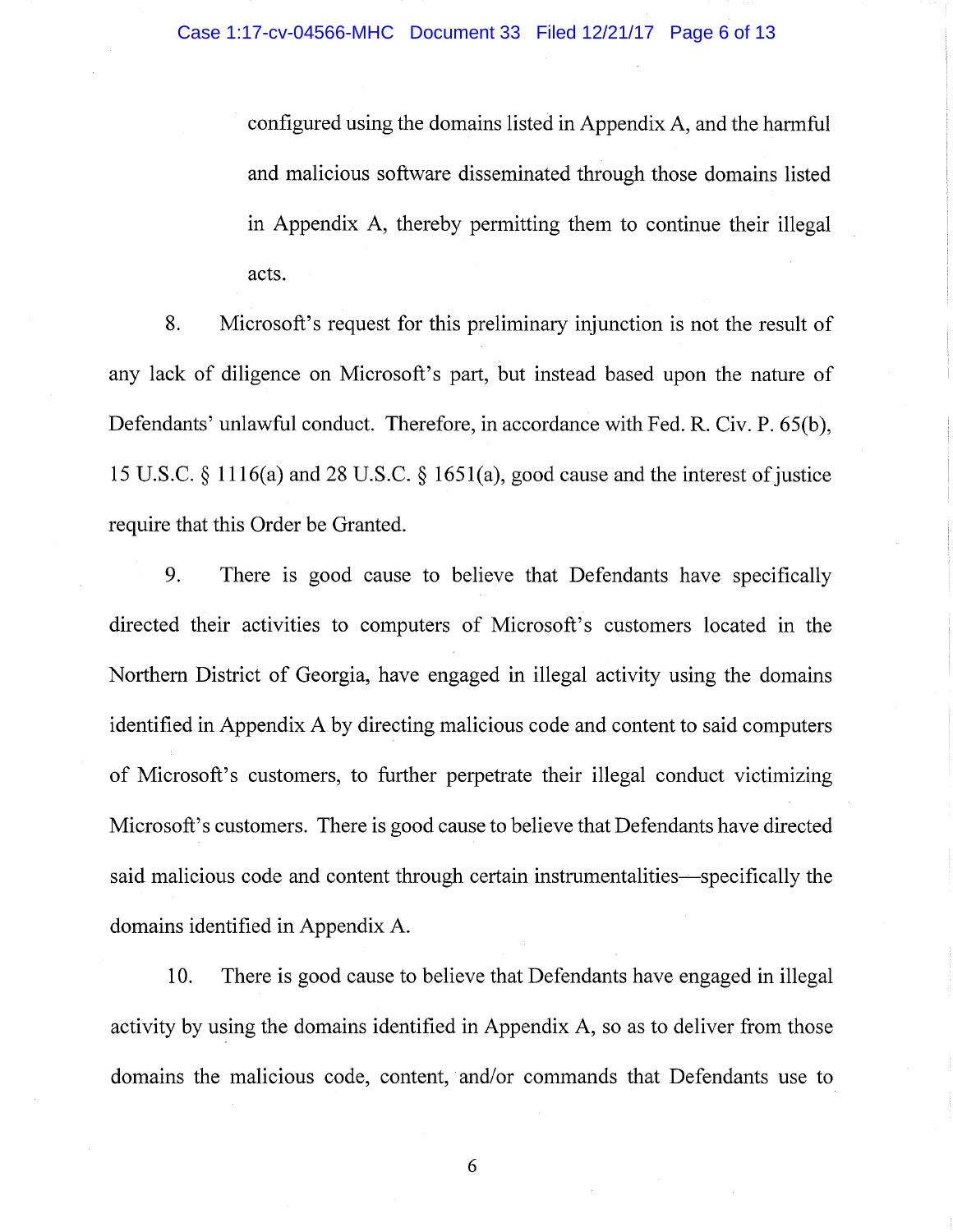### Case 1:17-cv-04566-MHC Document 33 Filed 12/21/17 Page 7 of 13

maintain and operate the Gamarue botnets to infect and compromise the computers of Microsoft's customers, and to receive the information stolen from those computers.

11. There is good cause to believe that Defendants have engaged in illegal activity by using deceptive and fake methods to steal computer users' login and/or account credentials and to use such credentials for illegal purposes.

12. There is good cause to believe that to immediately halt the injury caused by Defendants, Defendants must be prohibited from sending malicious code, content and commands from the domains identified in Appendix A to the computers of Microsoft's customers.

13. There is good cause to believe that Defendants have engaged in illegal activity using the Internet domains identified in Appendix A to host the command and control tools and content used to maintain and operate the Gamarue botnets, to infect and compromise the computers and networks of Microsoft's customers, and to steal information from them. There is good cause to believe that to immediately halt the injury caused by Defendants, each of Defendants' domains set forth in Appendix A must be immediately redirected to the Microsoft-secured name servers named b66.microsoftintemetsafety.net and b67.microsoftintemetsafety.net, thus making them inaccessible to Defendants for command and control purposes.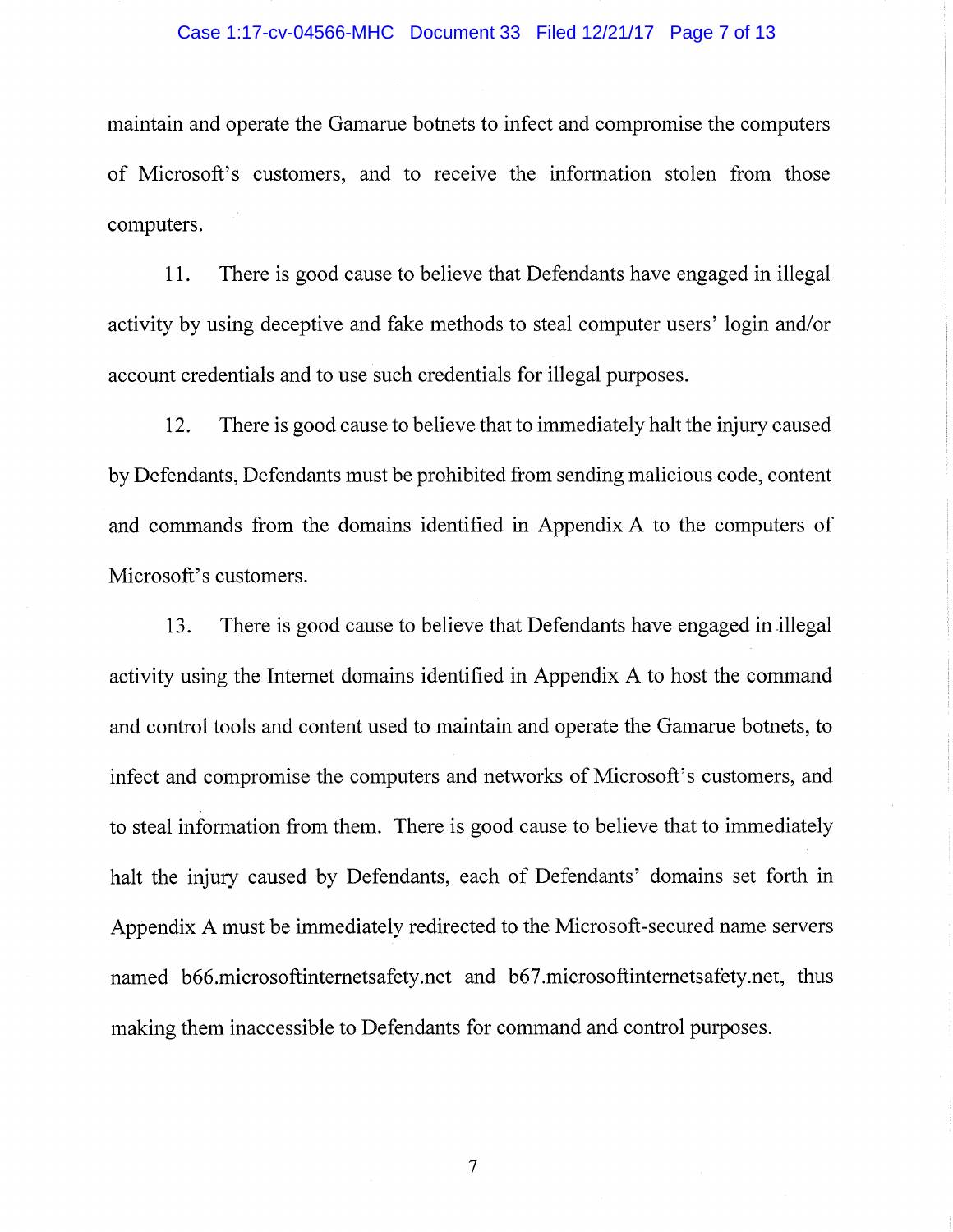## Case 1:17-cv-04566-MHC Document 33 Filed 12/21/17 Page 8 of 13

14. There is good cause to permit notice of the instant Order and service of all other pleadings by formal and alternative means, given the exigency of the circumstances and the need for prompt relief. The following means of service are authorized by law, satisfy Due Process, and satisfy Fed. R. Civ. P. 4(f)(3) and are reasonably calculated to notify Defendants of the instant order: (1) transmission by e-mail, facsimile, mail and/or personal delivery to the contact information provided by Defendants to Defendants' domain registrars and hosting companies and as agreed to by Defendants in Defendants' domain registration and/or hosting agreements, (2) publishing notice on a publicly available Internet website, (3) by personal delivery upon Defendants, to the extent Defendants provided accurate contact information in the U.S.; (4) personal delivery through the Hague Convention on Service Abroad or similar treaties upon Defendants, to the extent Defendants provided accurate contact information in foreign countries that are signatory to such treaties.

# **PRELIMINARY INJUNCTION**

**IT IS THEREFORE ORDERED** that. Defendants, Defendants' representatives, and persons who are in active concert or participation with Defendants, are temporarily restrained and enjoined from: (1) intentionally accessing and sending malicious software or code to Microsoft and the protected computers and operating systems of Microsoft and Microsoft's customers, without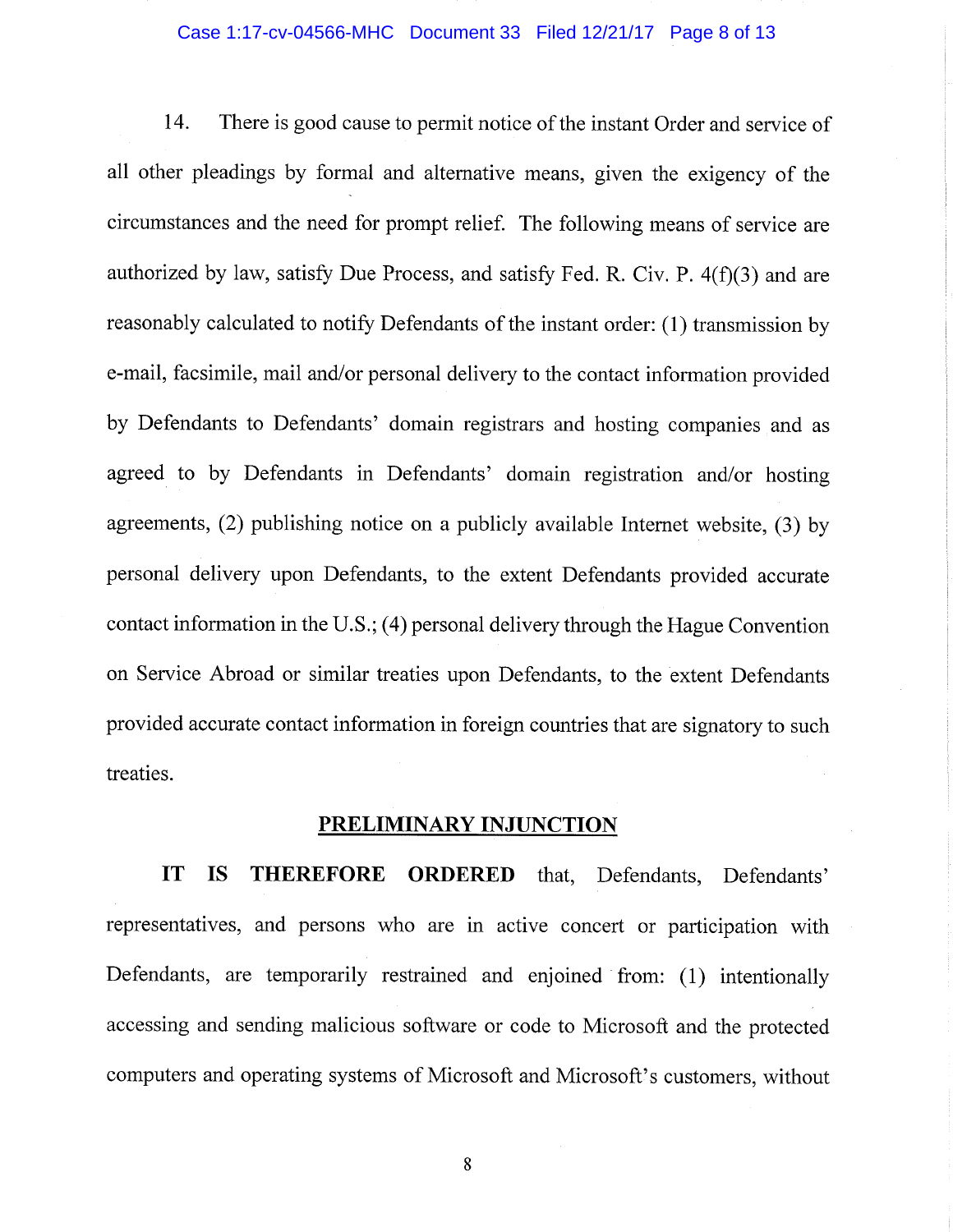#### Case 1:17-cv-04566-MHC Document 33 Filed 12/21/17 Page 9 of 13

authorization, in order to infect those computers; (2) intentionally attacking and compromising computers or computer networks of Microsoft or Microsoft's customers, to monitor the activities of the owners or users of those computers or computer networks, and to steal information from those computers or networks; (3) configuring, deploying, operating, or otherwise participating in or facilitating a command and control infrastructure described in the TRO Application, including but not limited to the command and control tools hosted at and operating through the domains set forth in Appendix A, and through any other component or element of the command and control infrastructure at any location; (4) stealing information from Microsoft's customers; (5) misappropriating that which rightftilly belongs to Microsoft, its customers, or in which Microsoft or its customers have a proprietary interest; (6) downloading or offering to download additional malicious software onto the computers of Microsoft's customers; or (7) undertaking any similar activity that inflicts harm on Microsoft, Microsoft's customers, or the public.

**IT IS FURTHER ORDERED** that. Defendants, Defendants' representatives, and persons who are in active concert or participation with Defendants are enjoined from (1) using and infringing Microsoft's trademarks, including specifically Microsoft's registered trademark "Microsoft," bearing registration number 2872708, "Windows," bearing registration number 2463526, "Internet Explorer," bearing registration number 2277112, and/or other trademarks.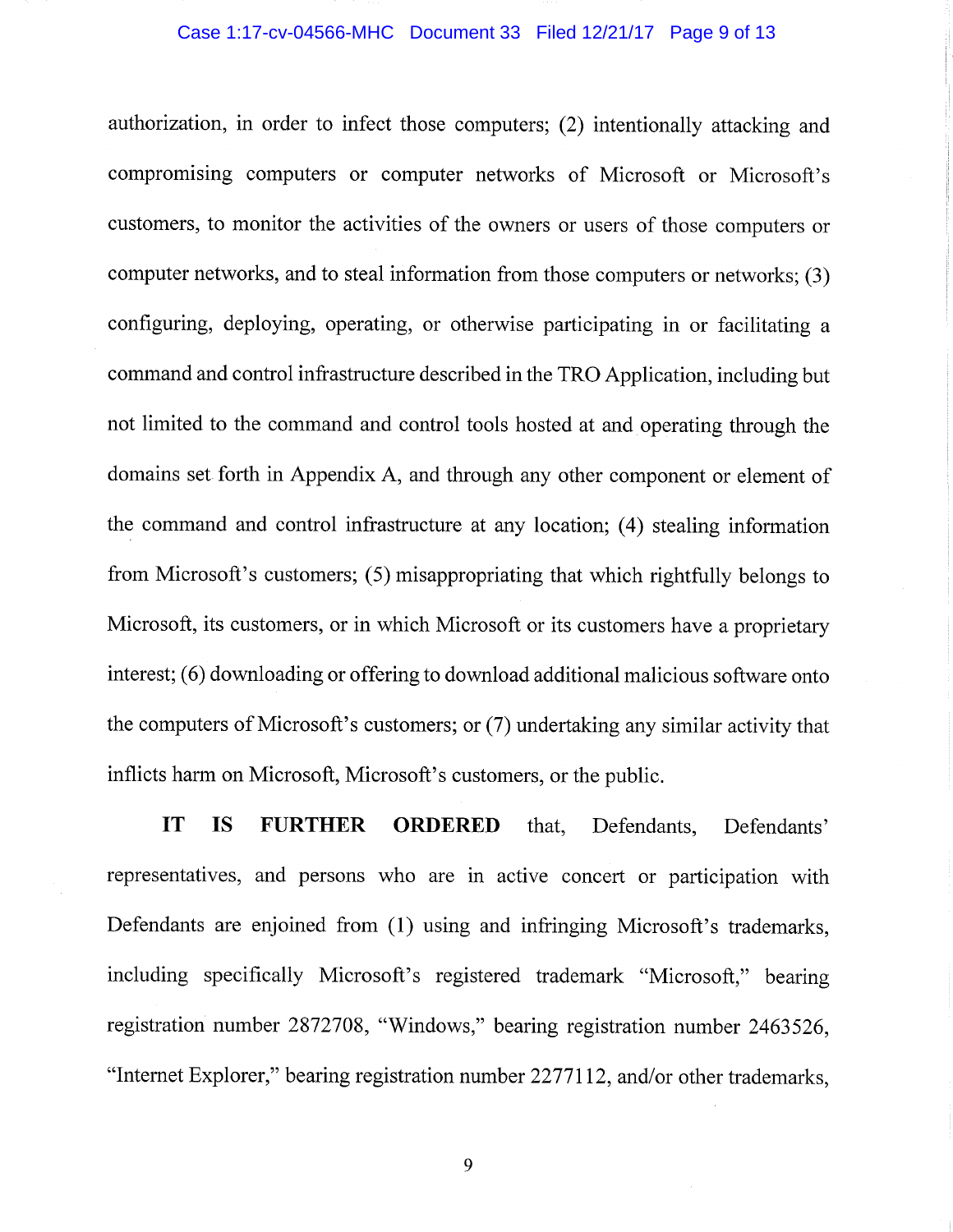#### Case 1:17-cv-04566-MHC Document 33 Filed 12/21/17 Page 10 of 13

trade names, service marks, or Internet Domain addresses or names; (2) using in connection with Defendants' activities, products, or services any false or deceptive designation, representation or description of Defendants or of their activities, whether by symbols, words, designs or statements, which would damage or injure Microsoft or give Defendants an unfair competitive advantage or result in deception of consumers; or (3) acting in any other manner which suggests in any way that Defendants' activities, products or services come from or are somehow sponsored by or affiliated with Microsoft, or passing off Defendants' activities, products or services as Microsoft's.

**IT IS FURTHER ORDERED** that, with respect to any domains set forth in Appendix A, the website operators and domain registries located in the United States shall take the following actions:

A. Maintain unchanged the WHOIS or similar contact and identifying information as of the time of receipt of this Order and maintain the domains with the current registrar;

B. The domains shall remain active and, to the extent applicable, continue to resolve in the manner set forth in this Order;

C. Prevent transfer or modification of the domains by Defendants or third parties at the registrar;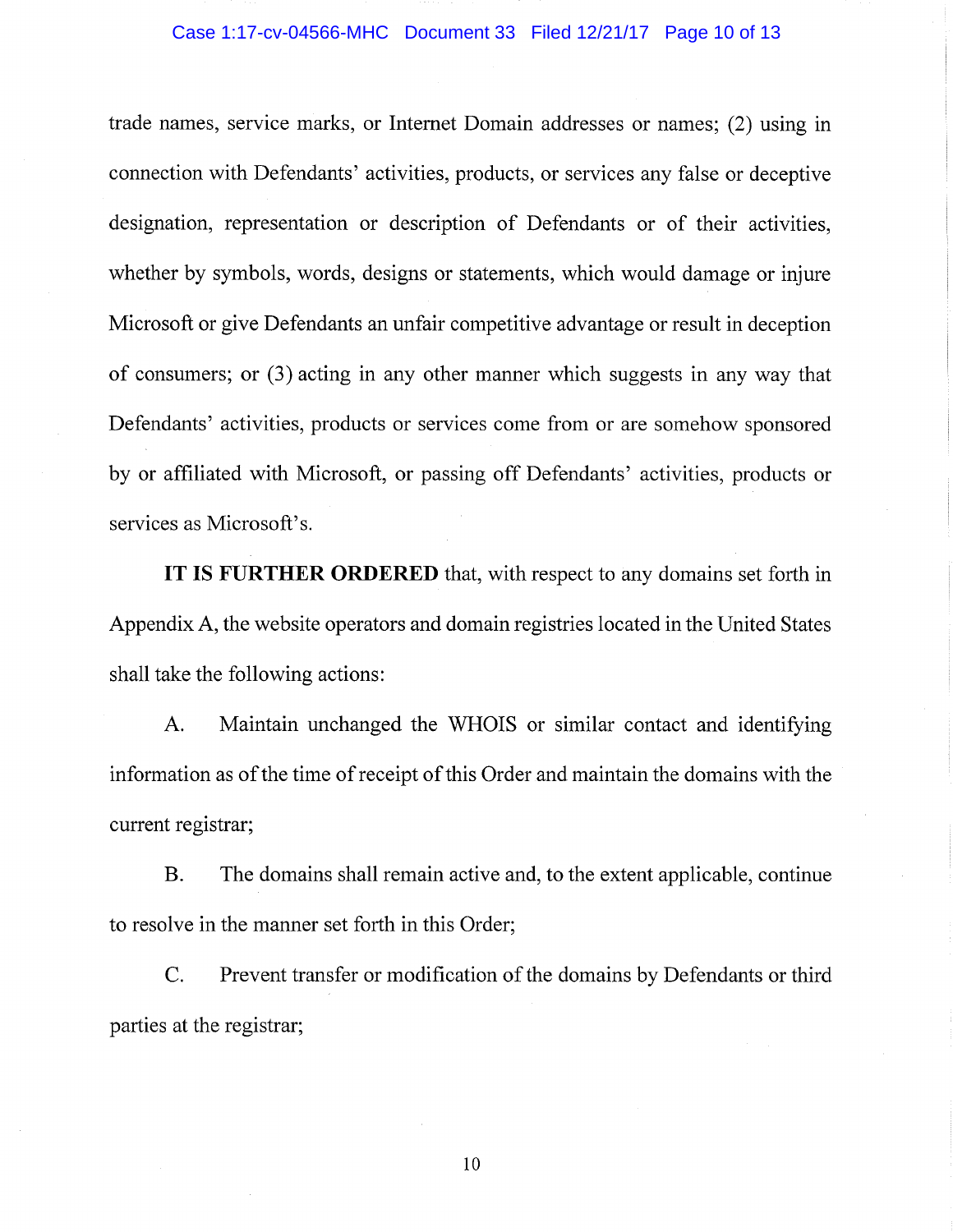#### Case 1:17-cv-04566-MHC Document 33 Filed 12/21/17 Page 11 of 13

D. The domains shall be redirected to secure servers by changing the authoritative name servers to b66.microsoftintemetsafety.net and b67.microsoftintemetsafety.net and, as may be necessary, the IP address associated with the name server, or taking other reasonable steps to work with Microsoft to ensure the redirection of the domains and to ensure that Defendants cannot use them to make unauthorized access to computers, infect computers, compromise computers and computer networks, monitor the owners and users of computers and computer networks, or steal information from them;

E. Take all steps required to propagate to the foregoing changes through the Domain Name System ("DNS"), including domain registrars; and

F. Preserve all evidence that may be used to identify the Defendants using the domains.

**IT IS FURTHER ORDERED** that copies of this Order and all other pleadings and documents in this action may be served by any means authorized by law, including (1) transmission by email, facsimile, mail and/or personal delivery to the contact information provided by Defendants to Defendants' domain registrars and/or hosting companies and as agreed to by Defendants in the domain registration and/or hosting agreements; (2) publishing notice on a publicly available Intemet website; (3) by personal delivery upon Defendants, to the extent Defendants provided accurate contact information in the U.S.; and (4) personal delivery through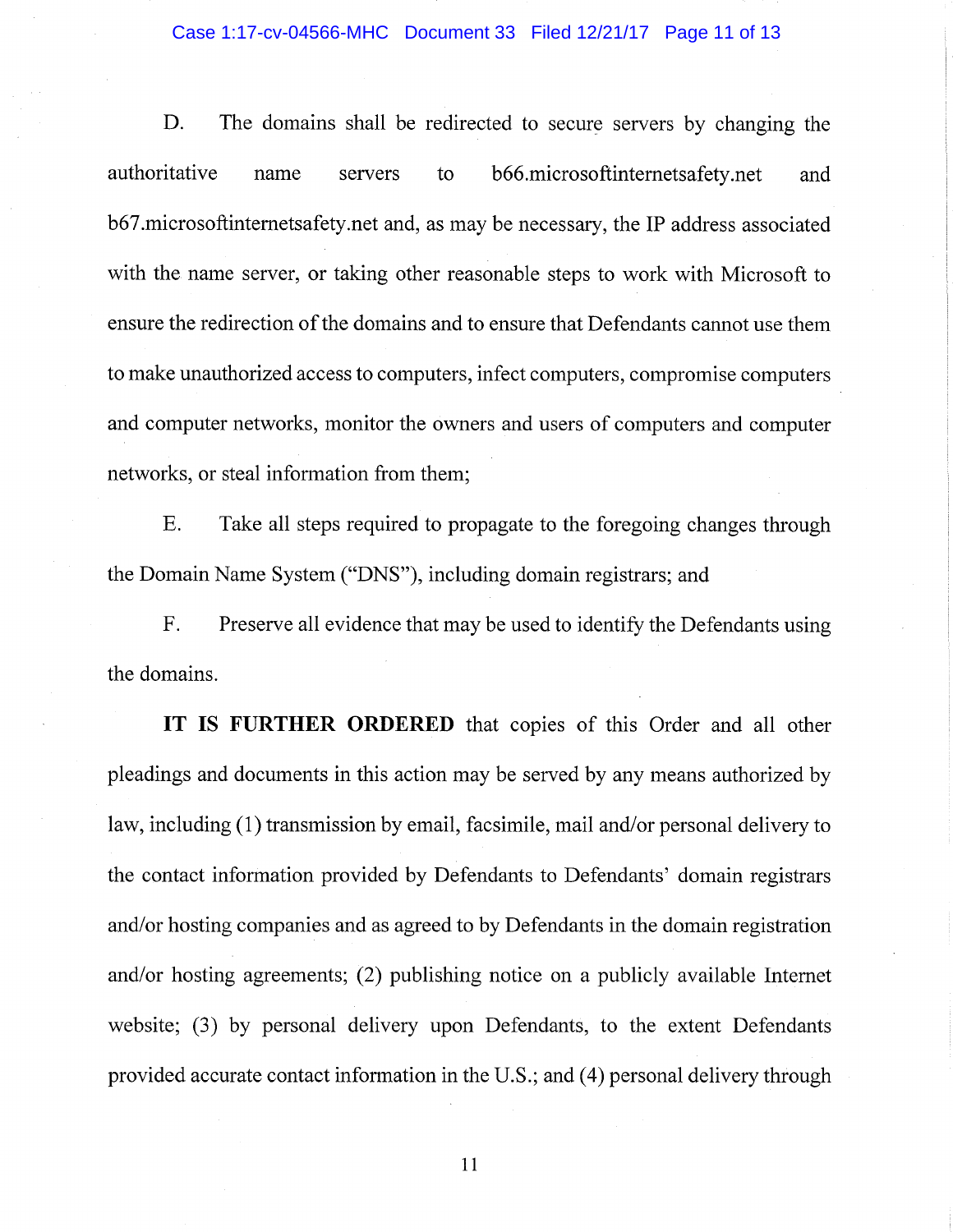the Hague Convention on Service Abroad or similar treaties upon Defendants, to the extent Defendants provided accurate contact information in foreign countries that are signatory to such treaties.

# **IT IS FURTHER ORDERED.**

Entered this  $2^{15}$ <sup>o</sup> day of December, 2017

United States District Judge